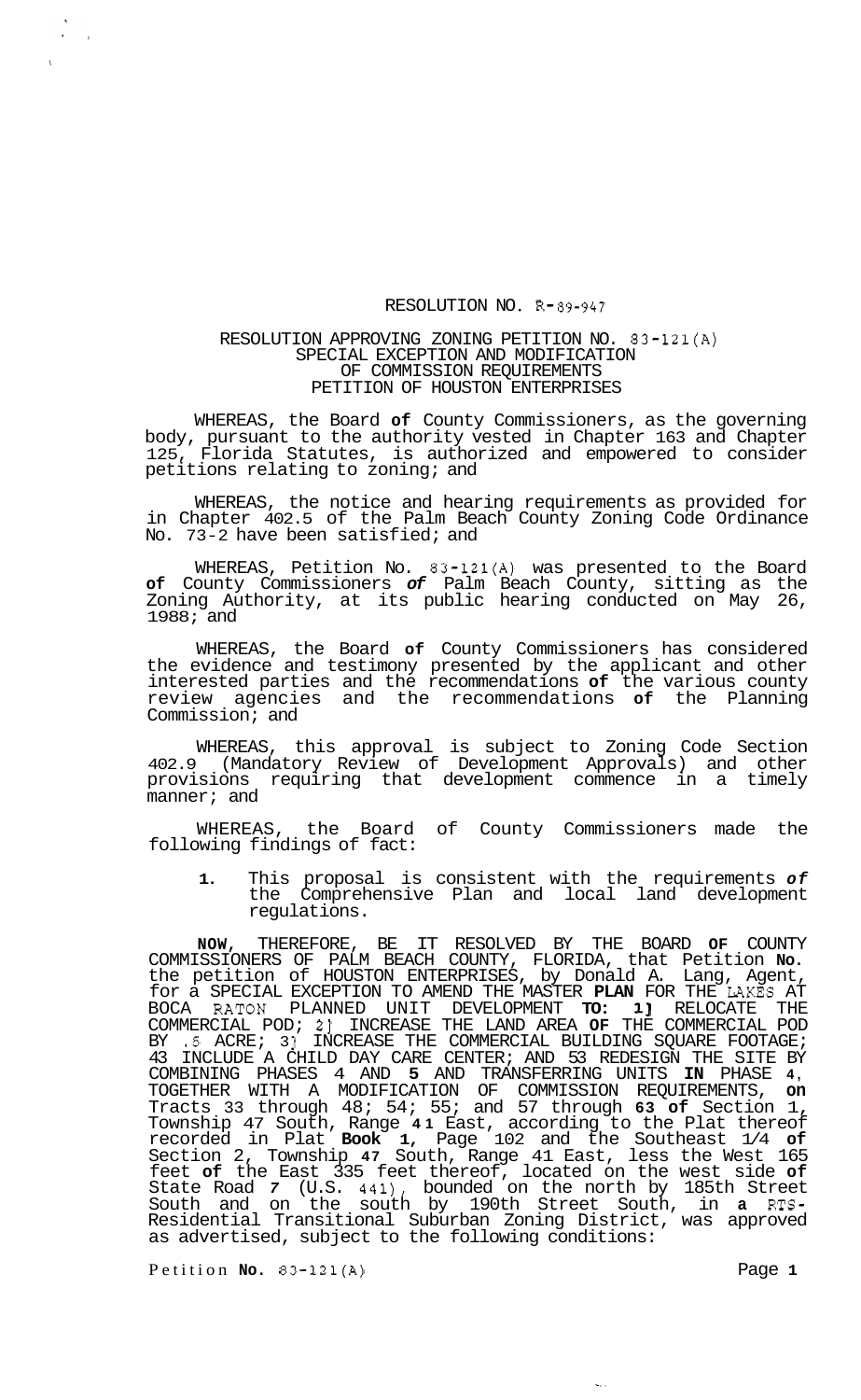- **1.** The petitioner shall comply with all previous conditions of approval unless expressly modified herein.
- **2.** Condition **No.** 1.a. of Zoning Petition **No.** 83-121 (Resolution **No.** R-84-66, adopted September 29, **1983)**  which currently states:
	- "1. The Master Plan shall be amended to reflect the following:
		- a. deletion **of** the eastern seven *(7)* acres of the proposed commercial, designation of the remaining **1.5** acres of commercial for neighborhood serving commercial uses only, and limit commercial development to the **10,000** square feet of office and neighborhood commercial, providing a mixture of uses, providing services required by this development are developed. Those seven *(7)*  acres will be developed as open space and an entrance feature for this development."

**Is** hereby amended as follows:

"The northeastern seven **(7)** acre parcel shall be limited to:

- a. **A 2.0** acre commercial parcel with a total square footage of **20,070** building area. The commercial area shall be limited to neighborhood commercial office and retail uses which provide services to the residents of the Planned Unit Development only.
- b. **A 1.5** acre day care parcel which shall be limited to 6,260 square feet of building area.
- c. The remaining 3.5 acres of land shall be designated open space and developed as an entrance feature for the development."
- **3.** Prior to certification, the master plan shall be ' amended to reflect the following:
	- a. The correct front setback **of** *60* feet for the commercial structures.
	- b. Minimum tree planting requirements for the undeveloped parcels.
	- c. Access and parking aisles shall be *90* degrees angle and shall encourage smooth vehicular traffic flow.

.- .

**4.** There shall be no signage for the commercial site

Petition **No. 83-121(A) Page <sup>2</sup>**

 $\ddot{\phantom{0}}$ 

 $\overline{1}$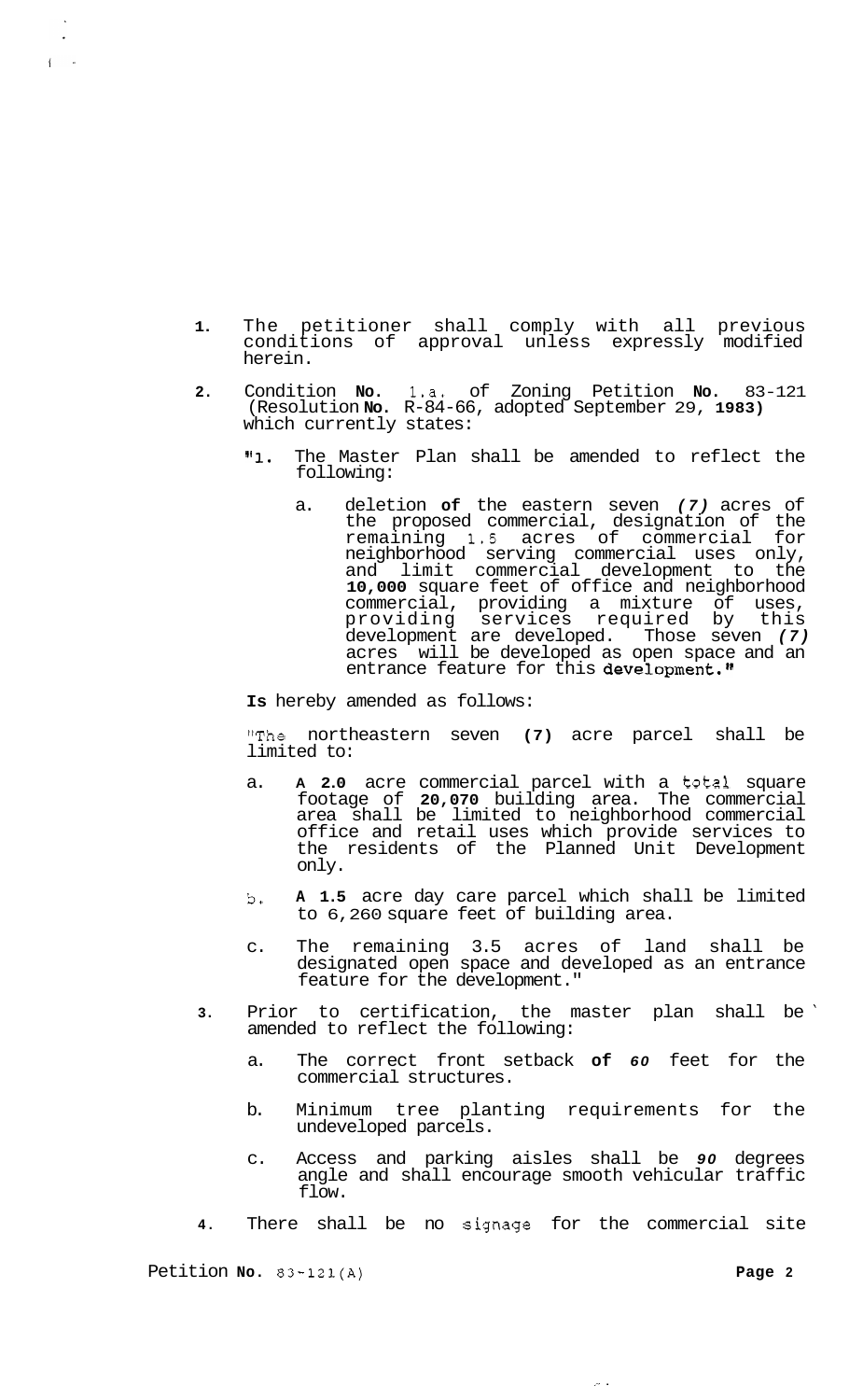fronting on, or directed at non-residents using, State Road 7 or Yamato Road.

- **5.** The day care facility shall be limited to a maximum of **135** children and ten **(10)** employees.
- **6.** The hours of operation of the commercial and day care center shall be limited to **6:30** a.m. to **11:OO** p.m.
- 7. The petitioner shall install an additional twenty-five foot landscape strip, to accommodate a three **(3)** foot high earth berm supplemented with hedge material to reach. and be maintained at a minimum height of five *(5)*  feet with ten (10) to twelve (12) foot canopy trees placed a minimum of thirty **(30)** feet on center along the eastern property line.
- *8.* If required by the County Engineer, the developer shall convey adequate road drainage easements through the project's internal surface water management system to provide legal positive outfall for all runoff from those segments of State Road *7,* Cain Boulevard, Yamato Road and University Parkway along the property frontage and for a maximum **400** ft. distance each side of the property boundary lines along State Road 7, Cain Boulevard, Yamato Road and University Parkway. Said easements shall be no less than 20 feet in width. The easements shall be no less than 20 feet in width. drainage system within the project shall have sufficient retention/detention capacity to meet the storm water discharge requirements of the applicable County Water Control District and South Florida Water Management District for the combined runoff from the project and District the ultimate Thoroughfare Plan of the included segment.
- **9.** Condition **No. 13** of Zoning Petition **No. 83-121**  (Resolution **No.** R-84-66), which presently states:
	- **"13.** The developer shall construct Cain Boulevard from the project's north property line south to the project **Is** south property line at the time **of** the filing of the adjacent plats or when required by the County Engineer's approval for continuity for Cain Boulevard."
	- **Is** hereby amended to read as follows:

"The developer shall construct 2-lane Cain Boulevard from the project's north property line south **to** the project's south property line. **This**  construction shall be completed prior to December **1, 1989.** One-hundred **(100)** percent approved and permitted construction plans shall be submitted to the office of the County Engineer prior to March 1, **1989.** Construction plans shall **be** in accordance with Palm Beach County's minimum construction plans as they presently exist or as they may from time to time be amended."

أورابين

Petition **No. 83-121(A) Page 3** 

!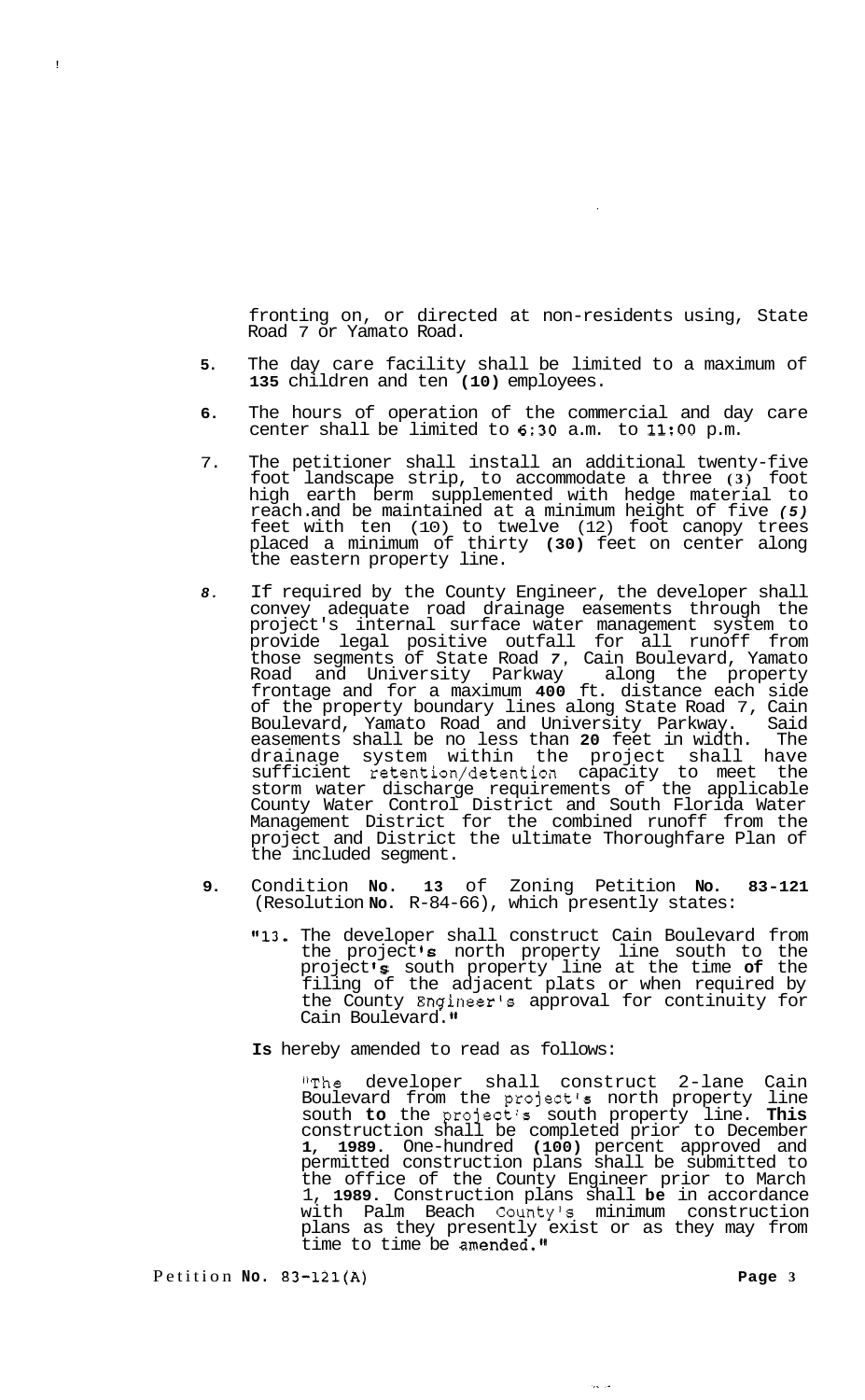- **10.** Condition **No. 17 of** Zoning Petition **No. 83-121**  (Resolution **No. R-84-66)** which presently states:
	- "17. The property owner shall reserve for dedication, at no expense to Palm Beach County, for a period of five years, the Civic Site. If after said five year period, the County has not re'quested dedication of all or any part of this site, the developer may develop any remaining portion for any civic purpose listed within the Planned Unit Development Section of the Zoning Code."
	- **Is** hereby amended to read as follows:

"The property owner shall dedicate to the Palm Beach County Parks Department the 8 1/2 acre "Municipal Site" prior to July **1, 1988 .I1** 

- 11. Sewer service is available to the property. Therefore, no septic tank shall be permitted on the site.
- 12. Water service is available to the property. Therefore, no well shall be permitted on the site to provide potable water.
- **13.** All property included in the legal description of this petition shall be subject to **a** Dec1ara'I:ion of Restrictions and Covenants acceptable to the! County Attorney's Office which shall provide, among other things, for: Formation of a single "master" property owner's association, and automatic membership in the "master" association by any party holding title to any portion of the property included in the planned unit development.
- 14. Failure to comply with the conditions herein may result in the denial **or** revocation of a building permit; the issuance of a stop work order; the denial of a Certificate **of** Occupancy on any building or structure; or the denial or revocation of any permit *or* approval for any developer-owner, commercial-owner, lessee, or user of the subject property. Appeals from such action may be taken to the Palm Beach County Hoard of Adjustment or as otherwise provided in the Pailm Beach County Zoning Code. Violations **of** the conditions herein shall constitute violation of *the* Palm Beac'h County Zoning Code.

 $\tilde{\zeta}$